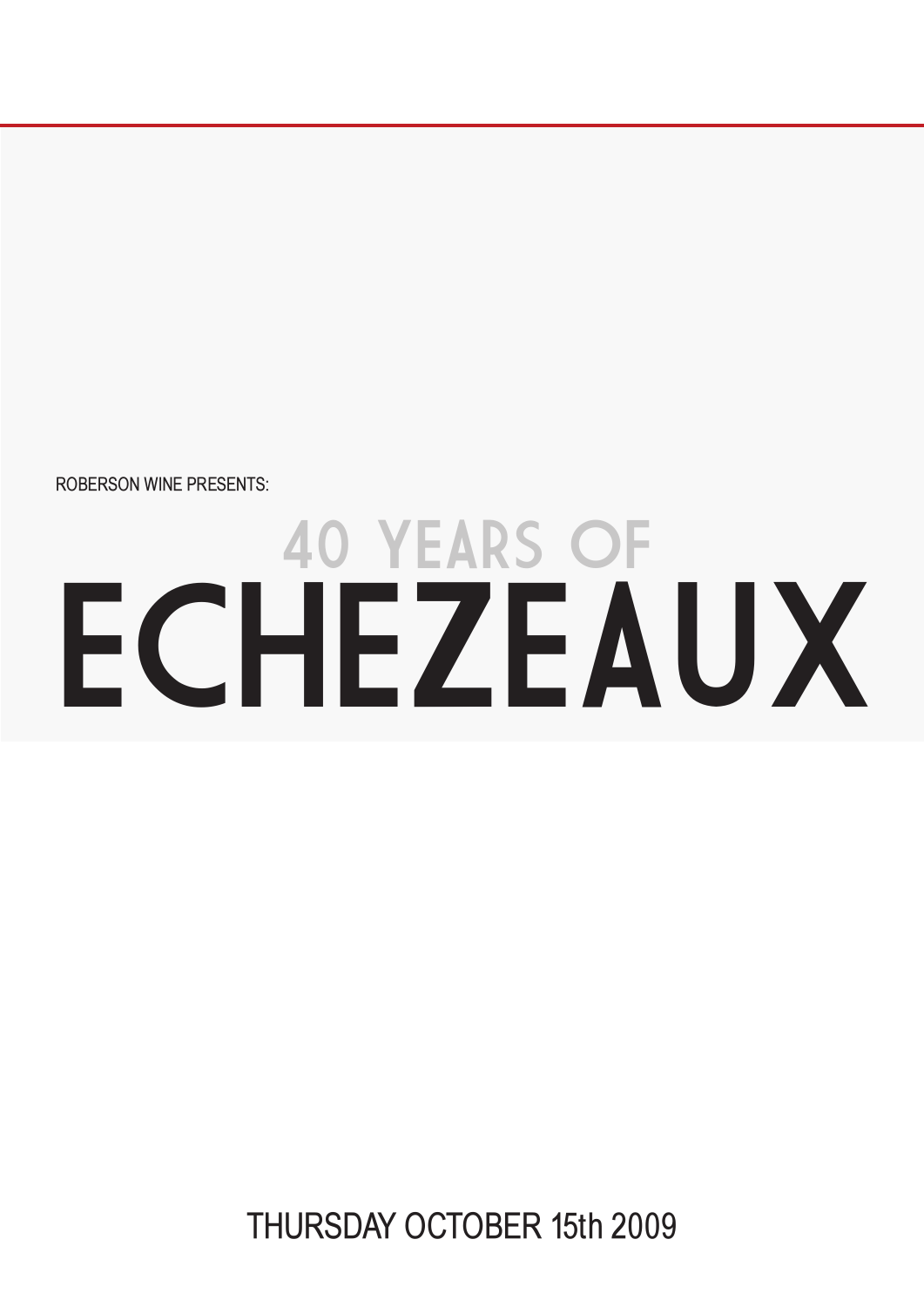

## **ÉCHÉZEAUX**

At just over 36 hectares, Échézeaux is one of Burgundy's largest Grand Cru vineyards (third in fact, after Corton and Clos Vougeot). With over eighty owners and ten different lieu-dits it is also one of the most variable in terms of ouality, with wines ranging from sublime to downright pedestrian. From top producers in good vintages, the wines marry silky and supple tannins with a charming rusticity that flowers into earthy complexity as the wine ages.

For all intents and purposes, the wines of Échézeaux (and its next door neighbour Grands-Échézeaux) are considered as wines of the famous village of Vosne-Romanée, whereas in actual fact the vines are located in the adjacent village of Flagey-Échézeaux. In the 12th century the village of Flagey fell under the control of Thanks to many centuries of being ruled by the Abbey of St-Vivant, they have become part of Vosne's spectacular rollcall of vineyards, like the 1er cru sites that are also within Flagey's boundaries.

The first mention of Échézeaux has been dated as far back as 1287, when the vineyard was referred to as 'd'Echésau'. The name is a derivative of the Latin for 'buildings' and relates to the fact that there used to be Gallo-Roman ruins on the site. As would be expected from a *climat* that adjoins the Clos Vougeot, monks from the Abbey of Citeaux have played a significant role in the history of Échézeaux, with records showing that they first purchased vines there in 1353 when they acquired 14 ouvrées in exchange for 17 ouvrées of vines in Chambolle-Musigny and the princely sum of £3. Over the years the monks increased their share of the vineyard, but by the time the French revolution arrived they had sold most of their holdings and therefore it was never seized and sold off to the highest bidder - a fate which befell many

of Échézeaux's illustrious neighbours.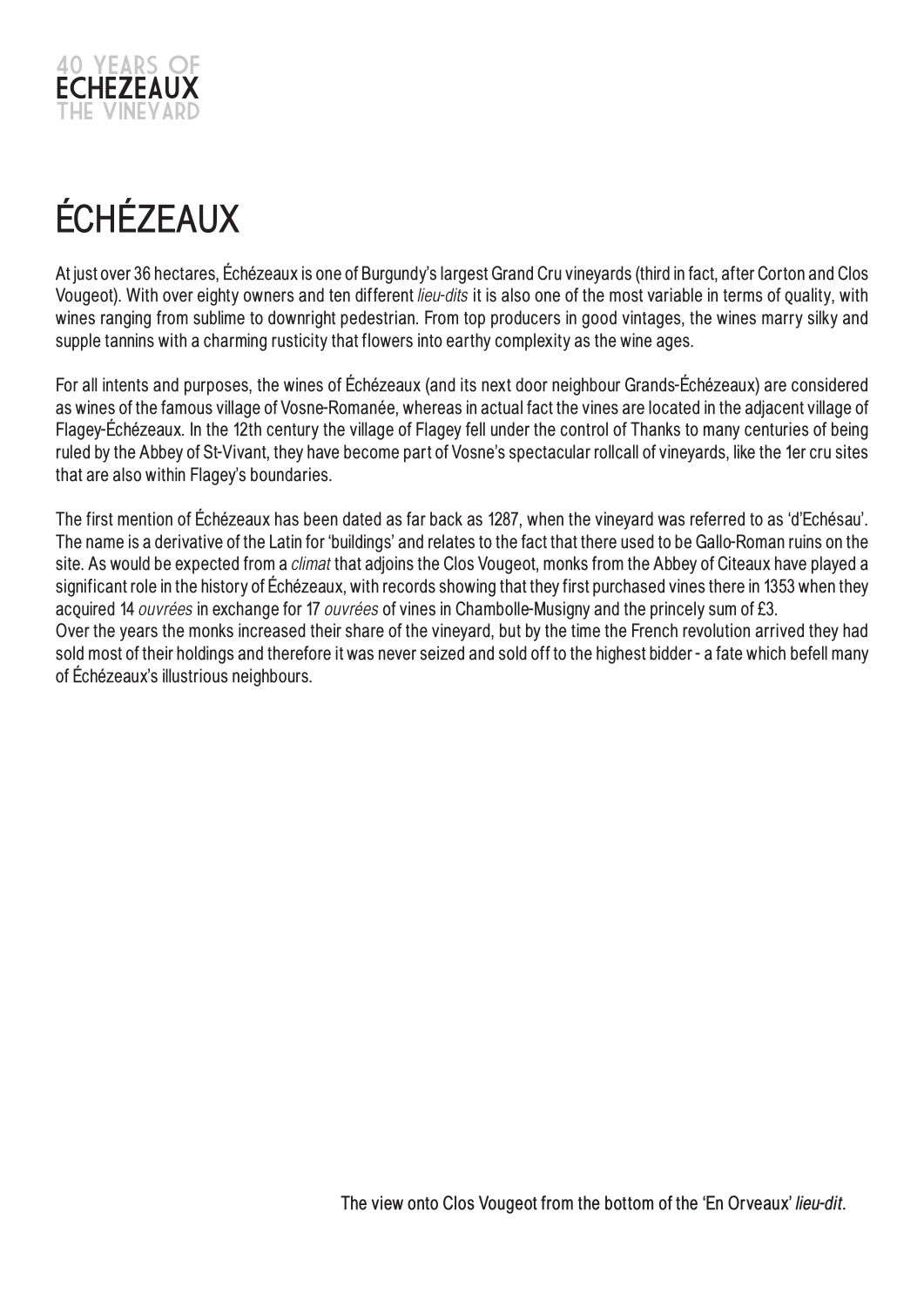

The variety of lieu-dits that make up the vineyard of Échézeaux are all quite different and the variety of terroir manifests itself in wines with distinct personalities. Of course, some producers are lucky enough to own more than one plot of Échézeaux vines and by blending them together the wine will become the sum of its parts rather than a reflection of a specific part of the *climat*.

In some parts the vineyard has a steep incline (of around 13 $^{\circ}$ ) which results in the site ranging from around 250m upslope to over 300m at its highest point. These higher slopes (to the left of the diagram) have very shallow topsoil to the extent that the rocky layer below is often visible, while the lower slopes (particularly 'Les Quartiers' the bottom of 'Les Treux' and 'Clos St Denis') have much deeper soils that are often home to more vigorous vines - a problem when the vigneron is looking for low yields.

The highest performing sections of Échézeaux are considered to be the lower parts of 'Poulailleres' and 'du Dessus' (towards the border with Grands-Échézeaux), the lower parts of 'Loachausses' and 'Les Cruots' and the upper sections of 'Les Treux' and 'Clos St Denis'.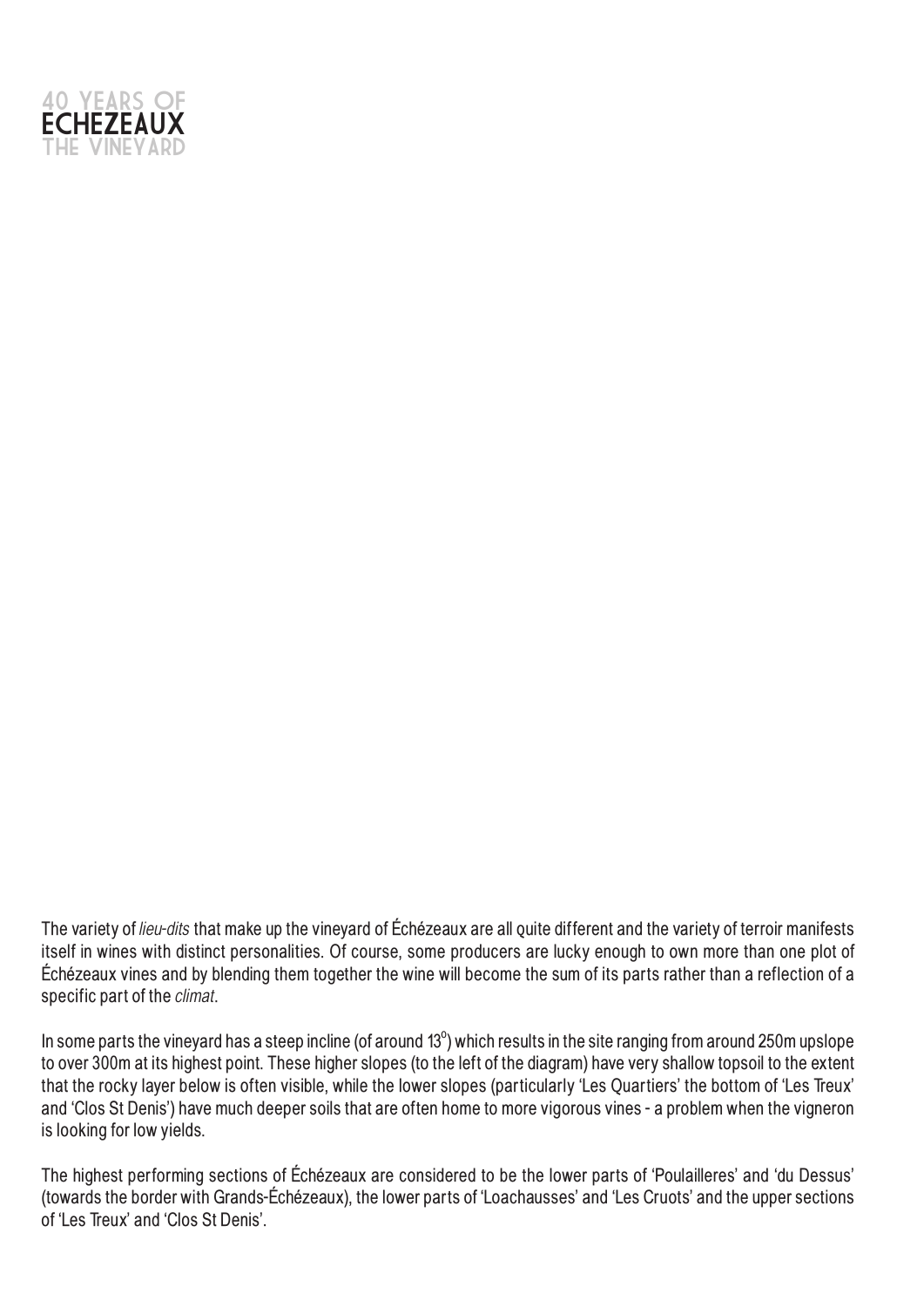

#### **Flight One:**

**2004** is a year that has come in for plenty of recent criticism (not least from Bill Nanson on his Burgundy Report website) thanks to a strange soily/crushed-beetle taste that seems to have beset some of the wines. At Roberson we have had to send some cases back to the supplier in extreme cases of 'la Coccinelle' as it has been dubbed. For those wines that are not affected it is a classically styled vintage that while not particularly generous in the way that 2005 was, has yielded some elegant wines that will age well in the medium-term.

Much more successful was **2002**, which has proven (thus far) to be one of the best vintages in recent memory. The fruit achieved excellent ripeness but managed to maintain good acidity levels thanks to a cool July. The result is wines that have and will continue to age superbly, with the best examples sure to give drinking pleasure for many years to come.

#### Flight Two:

While the 2000 vintage didn't receive much in the way of plaudits at the time (especially following on from the excellent 1999 vintage), almost a decade later many of the Grand and 1er Cru wines are showing beautifully and providing charming drinking while we wait for their siblings from '99 to reach maturity. It was initially thought to be a better vintage for whites than reds, however while many of the Chardonnays have lost what zip and freshness they had early on, the best reds are still well defined and continuing to improve.

#### **Flight Three:**

**1997** proved to be the most difficult of the vintages in the second half of the '90s, with uneven weather conditions resulting in widespread rot and disease that forced strict fruit selection and low yields (at least for Pinot Noir). The acidity levels were also very low and this has led to questions being asked about the longevity of the wines, although some of the top reds are still performing well from the domaines where only the best fruit made the cut.

#### Flight Four:

Vintages often suffer at the hands of comparison with neighbouring years, and after the benchmarks set by '78 it was always going to be difficult for **1979** to improve on the previous harvest. In actual fact it was a solid enough year that was initially considered to be stronger in white than red, but after some bottle age many of the best Pinots have proven to be a moderate success.

Hail damage in Vosne during July reduced the size of the yields in Échézeaux and the best producers released wines that, while of admirable concentration, have peaked long before their predecessors from '78.

While the Bordelais were shaking their fists at mother nature for her malevolence, the Burgundians were more than happy with the **1969** vintage. It has proved to be a highly successful vintage, with the very best examples only reaching full maturing in the last decade.

An excellent harvest for both colours, the early part of the year was nothing special but prolonged good weather from late June meant a late harvest of fruit that was ripe but maintained excellent acidity.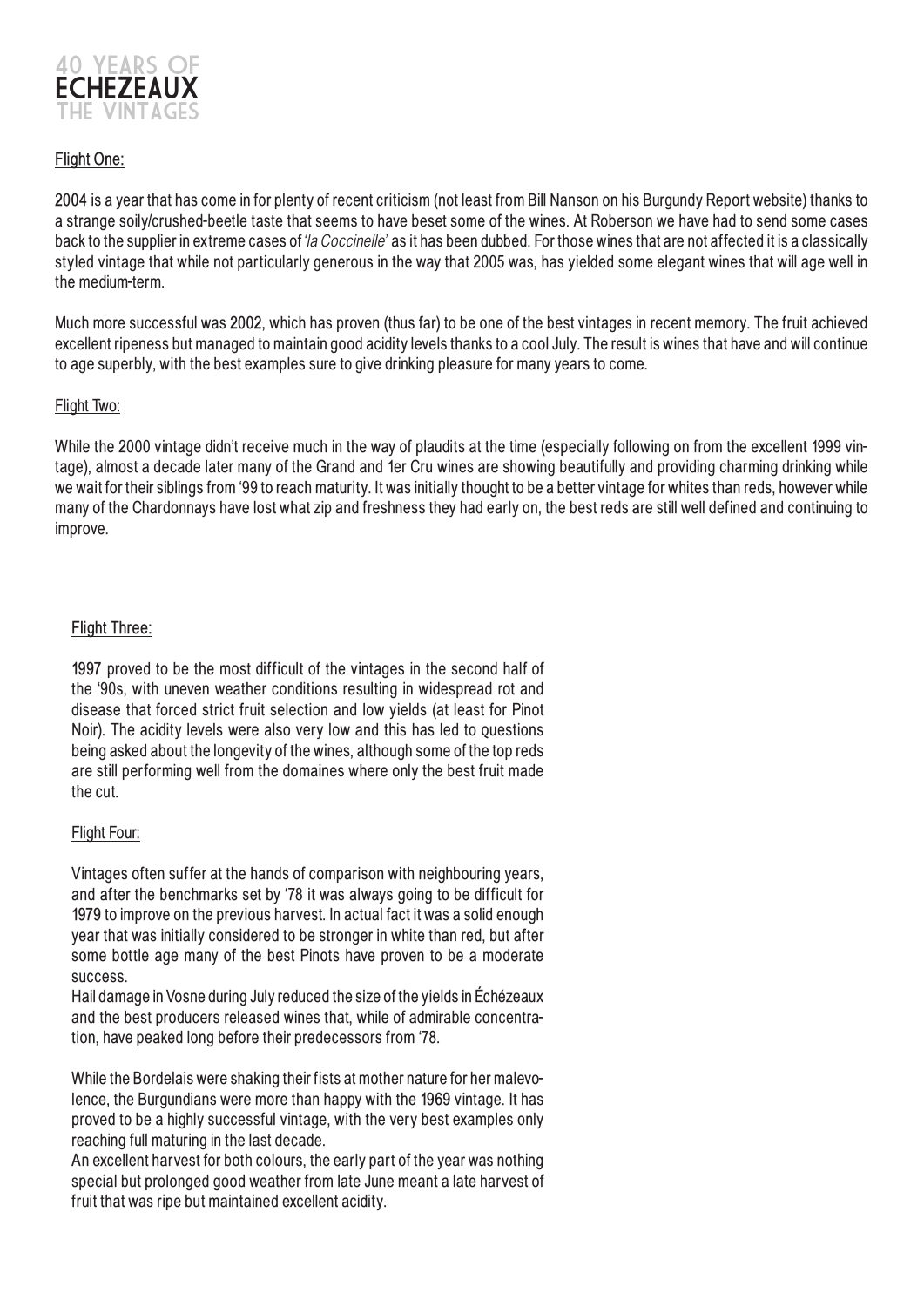

40 YEARS OF

Yves Confuron is not only in charge at his family domaine in Vosne-Romanée, but is also the *régisseur* at Domaine Courcel in Pommard. The young vigneron works alongside his brother Jean-Pierre (who, in turn, also works at Chanson) and crafts wines of masculine elegance that have undoubtedly improved since they took the reins from their father Jacky. Interestingly, they choose to retain all the stems during vinification (à la DRC).

The 0.45ha of Confuron Échézeaux vines are well placed in the 'Les Treux' part of the vineyard, up in the corner where Clos Vougeot adjoins Grands-Échézeaux.

|                                                       | Available                | Retail price     | Tasting special<br>bottle price |
|-------------------------------------------------------|--------------------------|------------------|---------------------------------|
| 2: 2002 Échézeaux; Domaine Robert Arnoux<br>13.5% ABV | $\overline{\phantom{0}}$ | £ <del>125</del> | n/a                             |

When Robert Arnoux died in 1995 he passed the domaine on to his son-in-law Pascal Lachaux, who has gone on to establish himself as one of the rising stars of Burgundy. A decade of stellar performances on both the domaine wines and those of his negocient operation (Maison Pascal Lachaux) reflect his perfectionist philosophy - an outlook that focuses on low yields, no stems and absolutely no fining or filtration.

The domaine's Échézeaux holding totals 0.95ha of vines, all located in the 'Rouge du Bas' lieu-dit.

|                                                    | Available      | Retail price | Tasting special<br>bottle price |
|----------------------------------------------------|----------------|--------------|---------------------------------|
| 3: 2002 Échézeaux; Domaine Réné Engel<br>13.5% ABV | $\blacksquare$ | £99.95       | n/a                             |

In May 2005 tragedy befell Domaine Réné Engel when Phillipe Engel died from a heart attack. Phillipe had turned the domaine from being very good in to one of the most respected in all of Burgundy and his untimely passing (the '05 fruit had to be sold off in bulk) was mourned by many.

Phillipe had assumed control from his father Pierre in 1981 and shifted the emphasis from selling in bulk to estate bottling. By the early 90's he had established a reputation that was fitting for a domaine that was founded by one of Burgundy's great characters. Réné (pictured left) was a winemaker, wine merchant and Professor of Enology at Dijon University - the story goes that he agreed to cover a few lectures following the untimely death of the resident Professor and ended up staying for the rest of his career! The Engel plot of vines in Échézeaux is 0.55ha and located in the En Orveaux *climat*.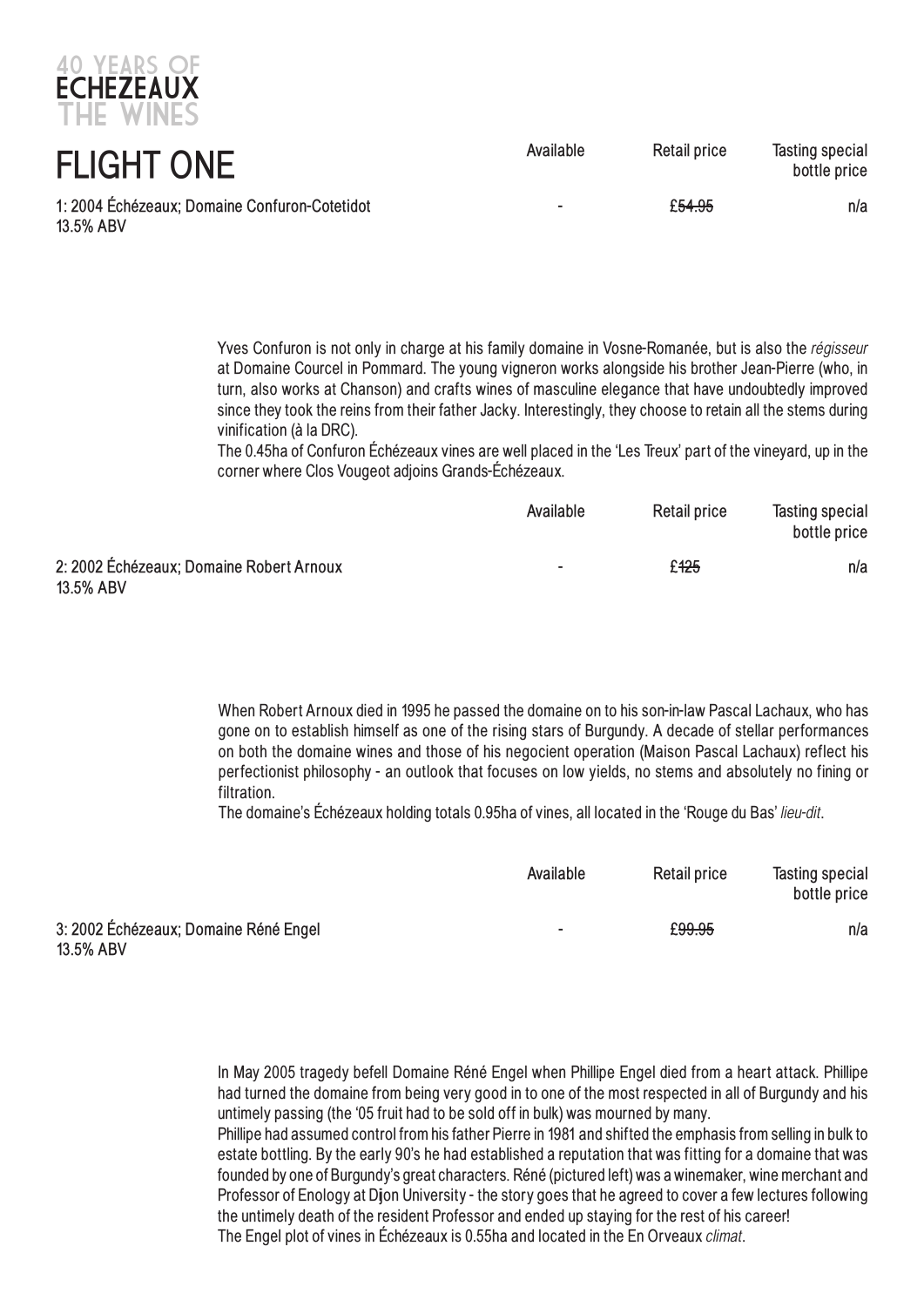

| <b>FLIGHT TWO</b>                      | Available | <b>Retail price</b> | <b>Tasting special</b><br>bottle price |
|----------------------------------------|-----------|---------------------|----------------------------------------|
| 4: 2000 Échézeaux; Faiveley<br>13% ABV |           | £ <del>105</del>    | £94.50                                 |

Despite being known as a negocient, Maison Faiveley is actually one of the largest landholders on the Cote d'Or with holdings stretching to almost 120ha. This includes vines in 9 Grand Crus and 13 1er Crus, allowing Erwan (pictured left) and his father Francois to maintain tight control over the quality of fruit that goes into their wines.

Since 1825 Faiveley have built a reputation as one of Burgundy's most quality conscious negocients and slowly but surely they continue to expand their holdings.

The Échézeaux vines of Faiveley are in the northernmost *climat* of 'En Orveaux'.

|                                                           | Available                | <b>Retail price</b> | <b>Tasting special</b><br>bottle price |
|-----------------------------------------------------------|--------------------------|---------------------|----------------------------------------|
| 5: 2000 Échézeaux; Domaine Francois Lamarche<br>13.9% ABV | $\overline{\phantom{a}}$ | £ <del>84.95</del>  | n/a                                    |

Domaine Lamarche has a star studded line up of Grands and 1er Cru vines and since 1992 (when 'La Grande Rue' was finally promoted) they have been the proud owners of that rare pearl - a monopole Grand Cru. Since taking over from his father in the '80s, Francois Lamarche has overseen a dramatic rise in quality at the domaine and now his daughter Nicole (pictured left) has taken a leading role in the winemaking the quality has reached new hights in the last couple of vintages.

The 1.32ha of Échézeaux vines in the Lamarche portfolio are in three different parcels - one each in the lieu-dits of 'Les Rouges du Bas', 'Les Cruots' and 'Clos St Denis'.

|                                                     | Available | <b>Retail price</b> | <b>Tasting special</b><br>bottle price |
|-----------------------------------------------------|-----------|---------------------|----------------------------------------|
| 6: 2000 Échézeaux; Domaine Jean Grivot<br>13.5% ABV |           | £ <del>140</del>    | £126                                   |

Now run by Etienne Grivot (pictured left), this long established Vosne-Romanée stalwart has been estate bottling its wines since before WWII. Since they dispensed with Guy Accad's (discredited) vinification advice in the early '90s, this domaine has become one of the most respected in the Cote de Nuits and the wines continue to get better year on year.

The Grivot Échézeaux vines are in two parcels, although one was added recently and the 2000 vintage was made solely from vines in the 'Les Cruots' lieu-dit. This parcel was actually inherited from Etienne's aunt Jacqueline Jayer (cousin of Henri) and for many years he would label her wines separately to his own despite making both cuvées.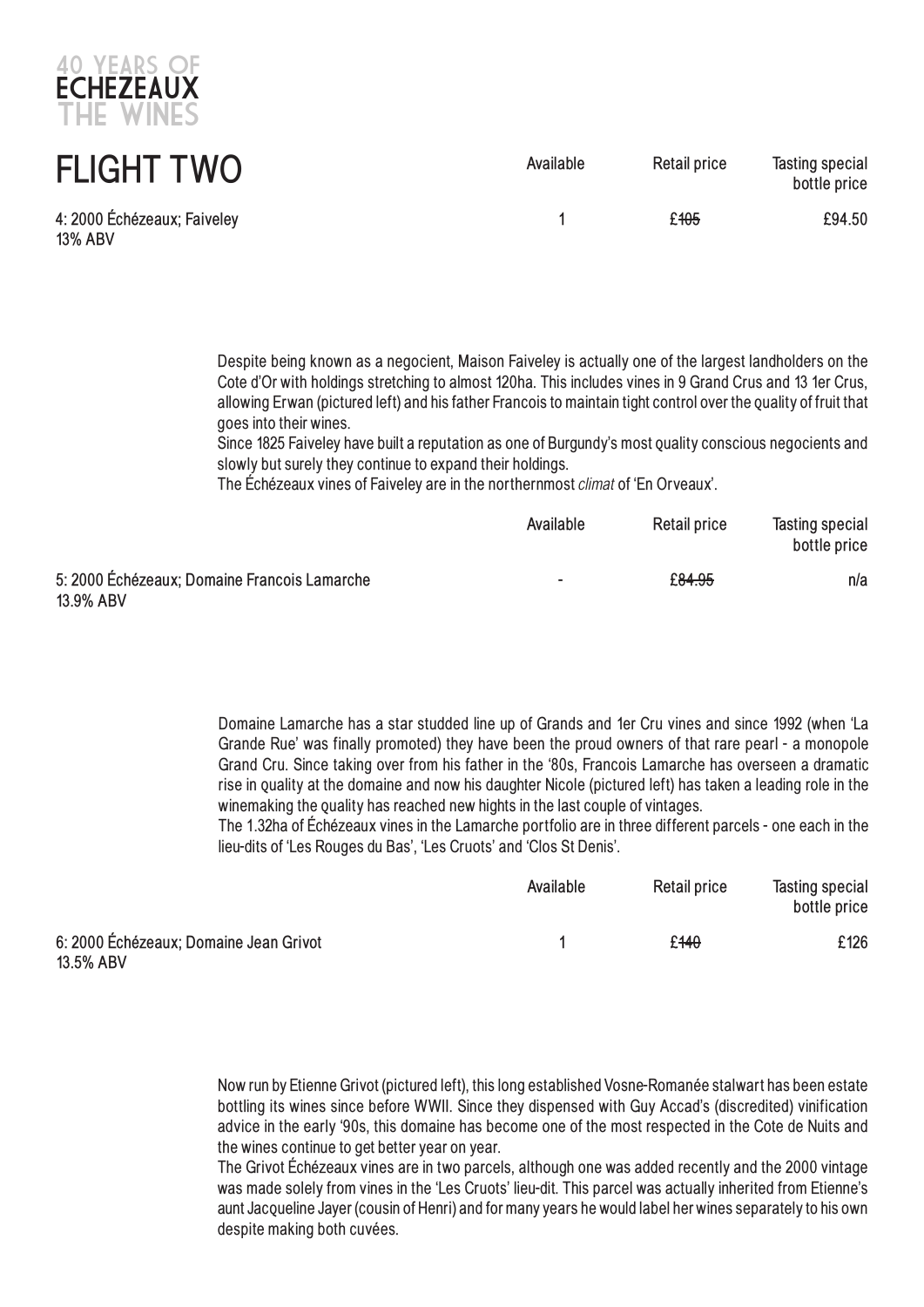

### **FLIGHT THREE Henri Jayer & Emmanuel Rouget**

It could be said that Henri Jayer is the ouintessential Burgundy vigneron. A man of the soil, over time he developed his own philosophy that has inspired a generation of winemakers and will continue to be used as a benchmark for years to come. He single-handedly cleared the rocks and overgrown scrub that littered Cros Parentoux - a vineyard that bears his legacy more than any other and would be first in the oueue were any 1er Cru sites due for reclassification. Emmanuel Rouget is Henri's nephew and after many years of working alongside his uncle, he took over the domaine in 1996 following Henri's retirement. Henri remained on hand for many years to pass on his wealth of experience until his death in 2006 - a passing that was mourned across the world.

The riddle of the Jayer family is one of Burgundy's most complex and hotly discussed talking points. Here is my attempt to make some sense of it, at least in terms of their ownership of Échézeaux vines and the various labels it was released under:

The following points are valid through to (and including) the 1995 vintage:

\* Henri had two brothers - Georges and Lucien.

\* Between them they owned four parcels of Échézeaux. One for each of the brothers and the fourth split between Georges and Henri.

\* Henri's plot was the best (located in 'Cruots') followed by George's (adjacent to Henri's). Lucien's and the fourth, split plot were in the 'Les Treux' lieu-dit and were considered by Henri to be inferior.

\* Henri took care of all of the plots on a share-cropping basis and was therefore entitled to half of the crop from each in addition to all of the crop from his own parcel.

\* All of the wine was made by Henri, assisted by Emmanuel Rouget. The wines were vinified separately by parcel but identical in terms of élevage.

\* At this point (pre '95) the labelling was as follows for each plot:

Lucien's plot: Lucien Jayer (but blended into Rouget's after '91) Henri's plot: Henri Jayer

Georges plot: Georges & Henri Jayer (with Henri's name prominent on the label) George & Henri's plot: Emmanuel Rouget \* The halves of each plot that Henri received through the share-cropping agreements were rarely blended into Henri's label.

Henri had officially retired in 1988, but according to reliable sources was still very much in control of the winemaking until the end of the '95 vintage. At this point, prior to '96, Rouget took control and Jayer remained in an advisory role until his death in 2006. Apparently, post '88, Jayer would change around some of the labelling if needs be in order not to violate French pension law. Since Henri's death, all of the Jayer Échézeaux plots are under the control of Rouget and go into his wine.

|                                                                       | Available | <b>Retail price</b> | Tasting special<br>bottle price |
|-----------------------------------------------------------------------|-----------|---------------------|---------------------------------|
| 4: 1997 Échézeaux; Domaine Emmanuel Rouget<br>13.5% ABV               | n/a       | £275                | n/a                             |
| 5: 2000 Échézeaux; Domaine (Georges et) Henri Jayer<br><b>13% ABV</b> |           | £675                | £607.50                         |